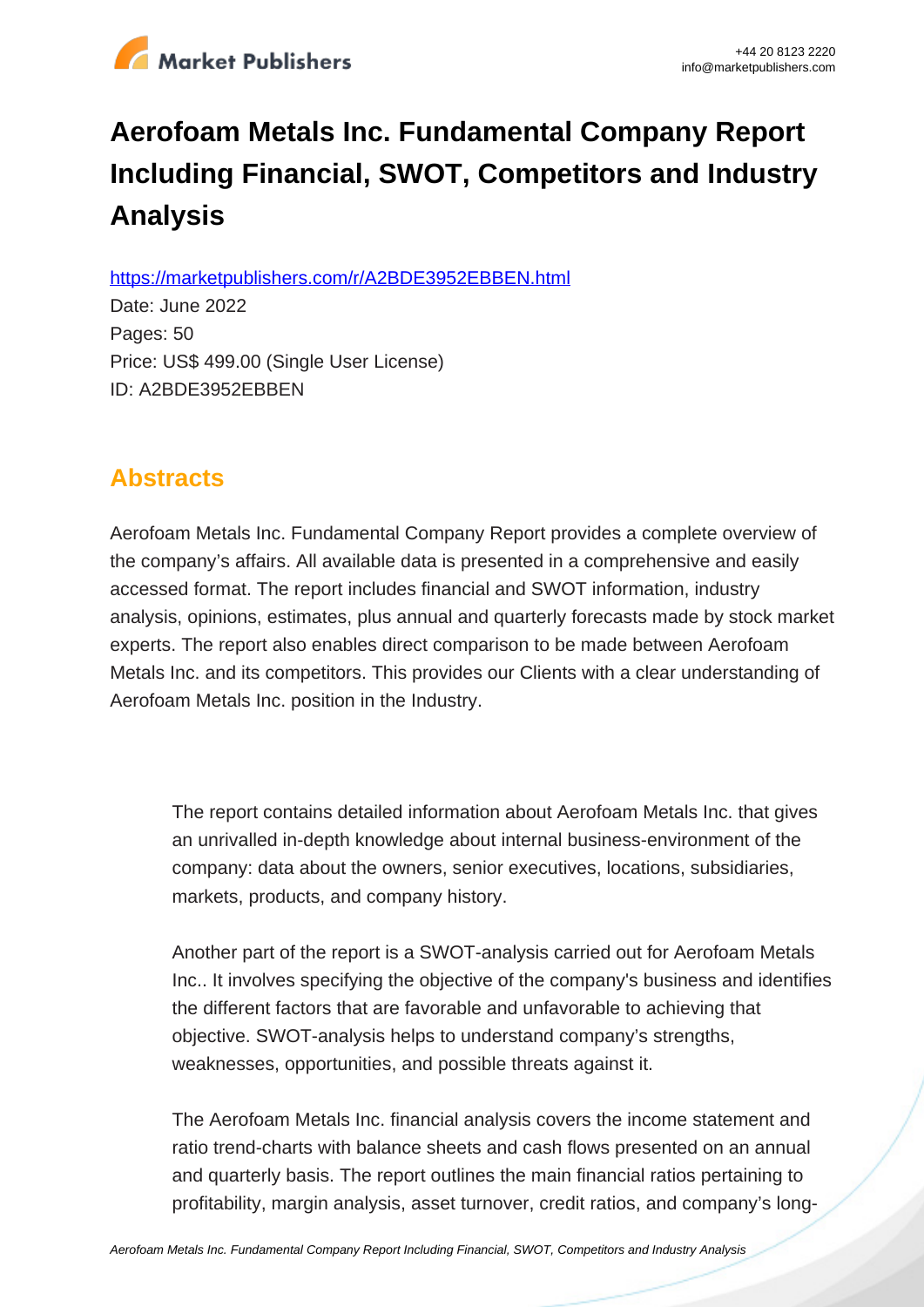

term solvency. This sort of company's information will assist and strengthen your company's decision-making processes.

In the part that describes Aerofoam Metals Inc. competitors and the industry in whole, the information about company's financial ratios is compared to those of its competitors and to the industry. The unique analysis of the market and company's competitors along with detailed information about the internal and external factors affecting the relevant industry will help to manage your business environment. Your company's business and sales activities will be boosted by gaining an insight into your competitors' businesses.

Also the report provides relevant news, an analysis of PR-activity, and stock price movements. The latter are correlated with pertinent news and press releases, and annual and quarterly forecasts are given by a variety of experts and market research firms. Such information creates your awareness about principal trends of Aerofoam Metals Inc. business.

#### **About Aerofoam Metals Inc.**

Aerofoam Metals, Inc. engages in the development and commercialization of foamed aluminum products. The company produces Aerometal, which is a substitute for other metals, wood or plastic. The company's process allows it to produce simple applications as well as complex 3D forms which are required in the automotive and aerospace industries.

Aerometal is applied in construction, vehicular, aerospace, furniture industries; clean room floors & ceilings; sub-floor, exterior siding, ceiling tiles, H-VAC ductwork; landscaping rocks, interlock, fencing, patio tiles; crash protection, bumpers, crash rails; armoured vehicle applications; floor and wall panels, firewalls; blast mitigation; electromagnetic shielding; furniture components (table tops, legs, frames); alternative to casting & elimination of secondary processing; and vehicular flooring, ceiling and side paneling.

#### **Customers**

The company's major customer is Alcoa, Inc.

The above Company Fundamental Report is a half-ready report and contents are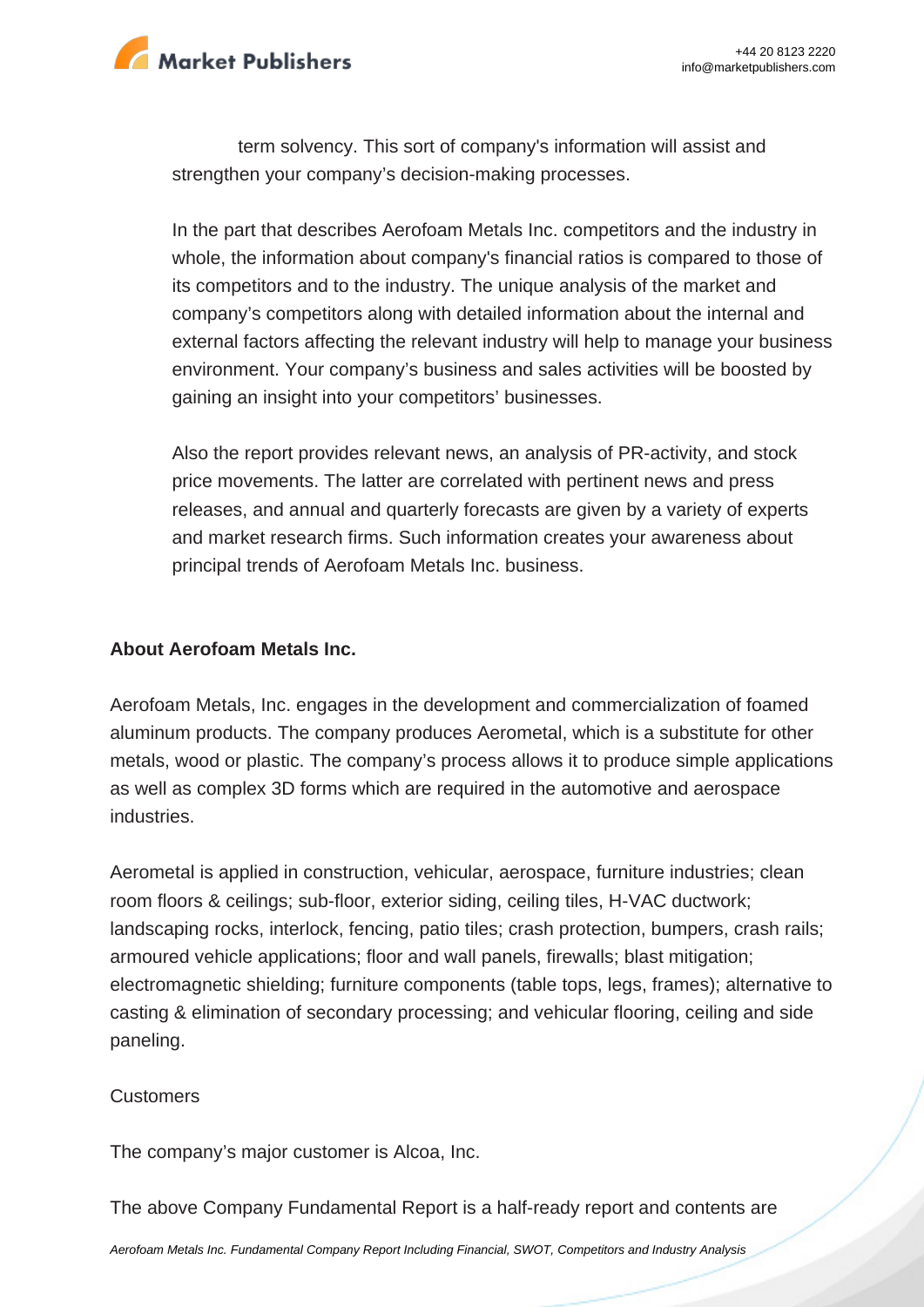

subject to change.

It means that we have all necessary data in our database to prepare the report but need **2-3 days** to complete it. During this time we are also updating the report with respect to the current moment. So, you can get all the most recent data available for the same price. Please note that preparation of additional types of analyses requires extra time.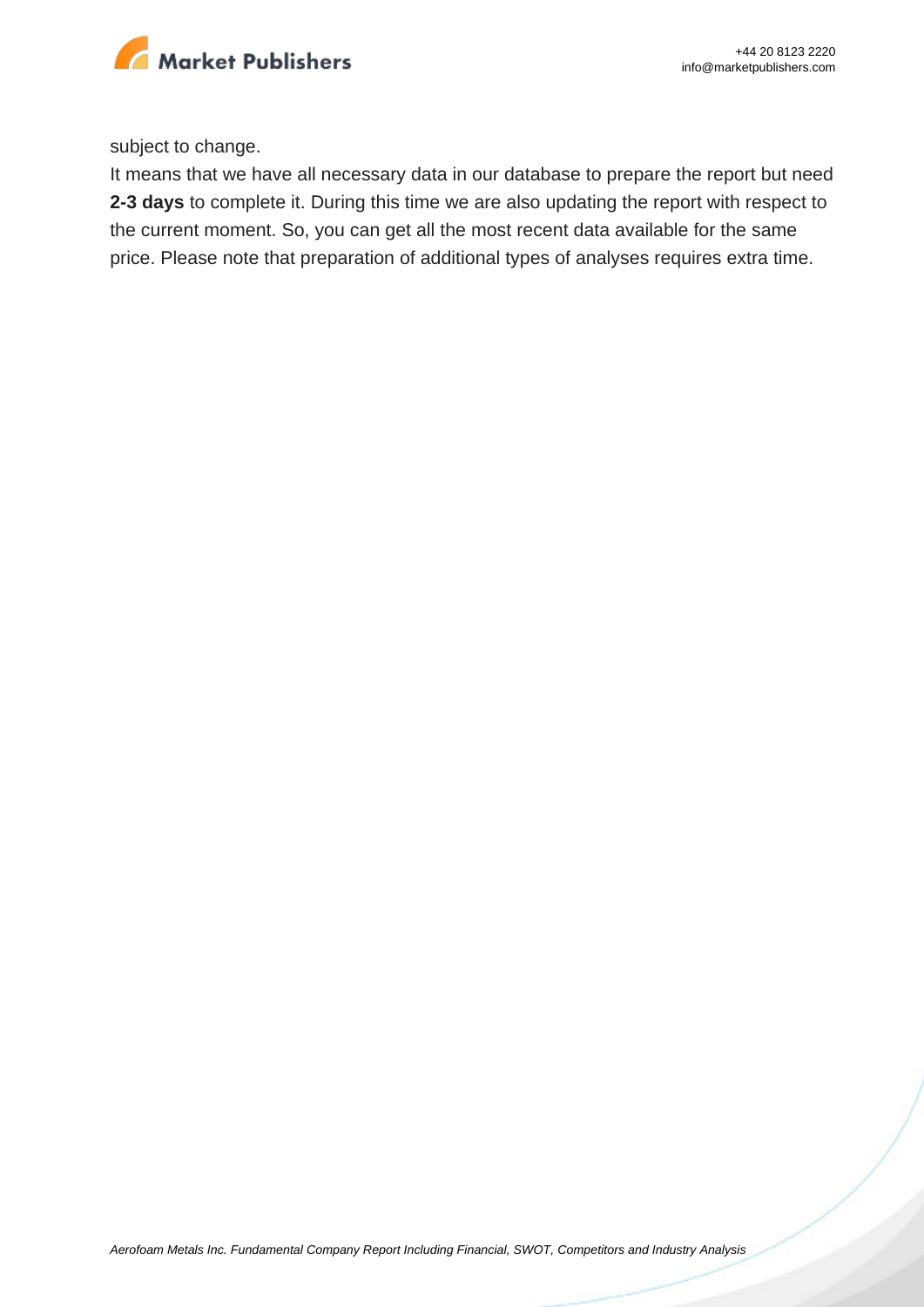

## **Contents**

### RESEARCH METHODOLOGY

DISCI AIMER

### **1. AEROFOAM METALS INC. COMPANY PROFILE**

- 1.1. Key facts
- 1.2. Financial Performance
- 1.3. Key Executives
- 1.4. Ownership and Major Holders
- 1.5. Company History

### **2. AEROFOAM METALS INC. BUSINESS OVERVIEW**

- 2.1. Business Description
- 2.2. Major Products and Services
- 2.3. Markets and Sales Activities
- 2.4. Locations, Subsidiaries, Operating Units

### **3. AEROFOAM METALS INC. SWOT ANALYSIS**

- 3.1. Overview
- 3.2. Strengths
- 3.3. Weaknesses
- 3.4. Opportunities
- 3.5. Threats

#### **4. AEROFOAM METALS INC. FINANCIAL ANALYSIS**

- 4.1. Financial Statements
- 4.1.1. Income Statement
- 4.1.2. Balance Sheet
- 4.1.3. Cash Flow
- 4.2. Financial Ratios
- 4.2.1. Profitability
- 4.2.2. Margin Analysis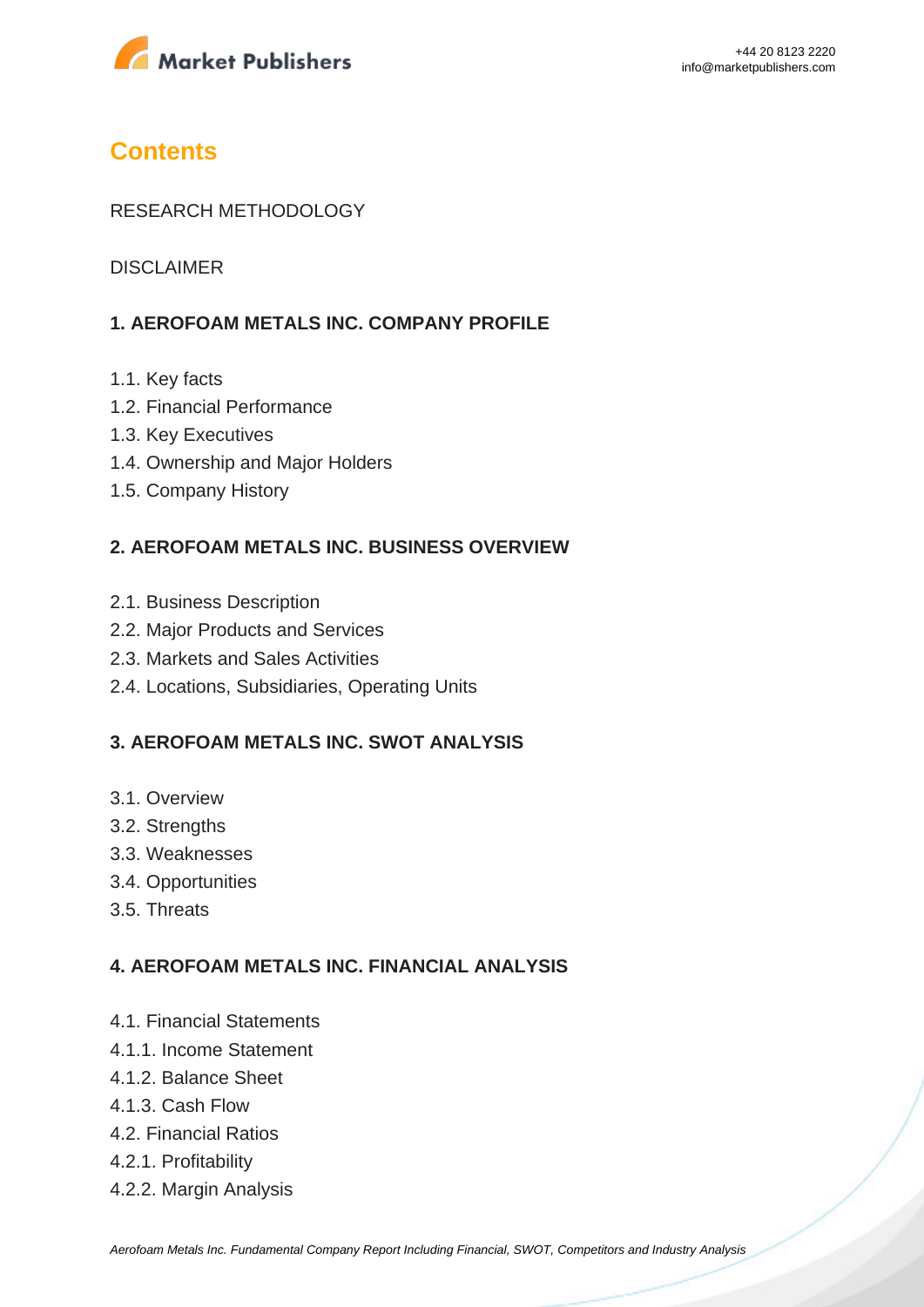

- 4.2.3. Asset Turnover
- 4.2.4. Credit Ratios
- 4.2.5. Long-Term Solvency
- 4.2.6. Growth Over Prior Year
- 4.2.7. Financial Ratios Charts
- 4.3. Stock Market Snapshot

### **5. AEROFOAM METALS INC. COMPETITORS AND INDUSTRY ANALYSIS**

- 5.1. Aerofoam Metals Inc. Direct Competitors
- 5.2. Comparison of Aerofoam Metals Inc. and Direct Competitors Financial Ratios
- 5.3. Comparison of Aerofoam Metals Inc. and Direct Competitors Stock Charts
- 5.4. Aerofoam Metals Inc. Industry Analysis
- 5.4.1. Industry Snapshot
- 5.4.2. Aerofoam Metals Inc. Industry Position Analysis

### **6. AEROFOAM METALS INC. NEWS & EVENTS**

- 6.1. News & PR Activity Analysis
- 6.2. IR Corporate News
- 6.3. Marketing News
- 6.4. Corporate Events

### **7. AEROFOAM METALS INC. EXPERTS REVIEW**<sup>1</sup>

- 7.1. Experts Consensus
- 7.2. Experts Revisions

### **8. AEROFOAM METALS INC. ENHANCED SWOT ANALYSIS**<sup>2</sup>

### **9. CANADA PESTEL ANALYSIS**<sup>2</sup>

- 9.1. Political Factors
- 9.2. Economic Factors
- 9.3. Social Factors
- 9.4. Technological Factors
- 9.5. Environmental Factors
- 9.6. Legal Factors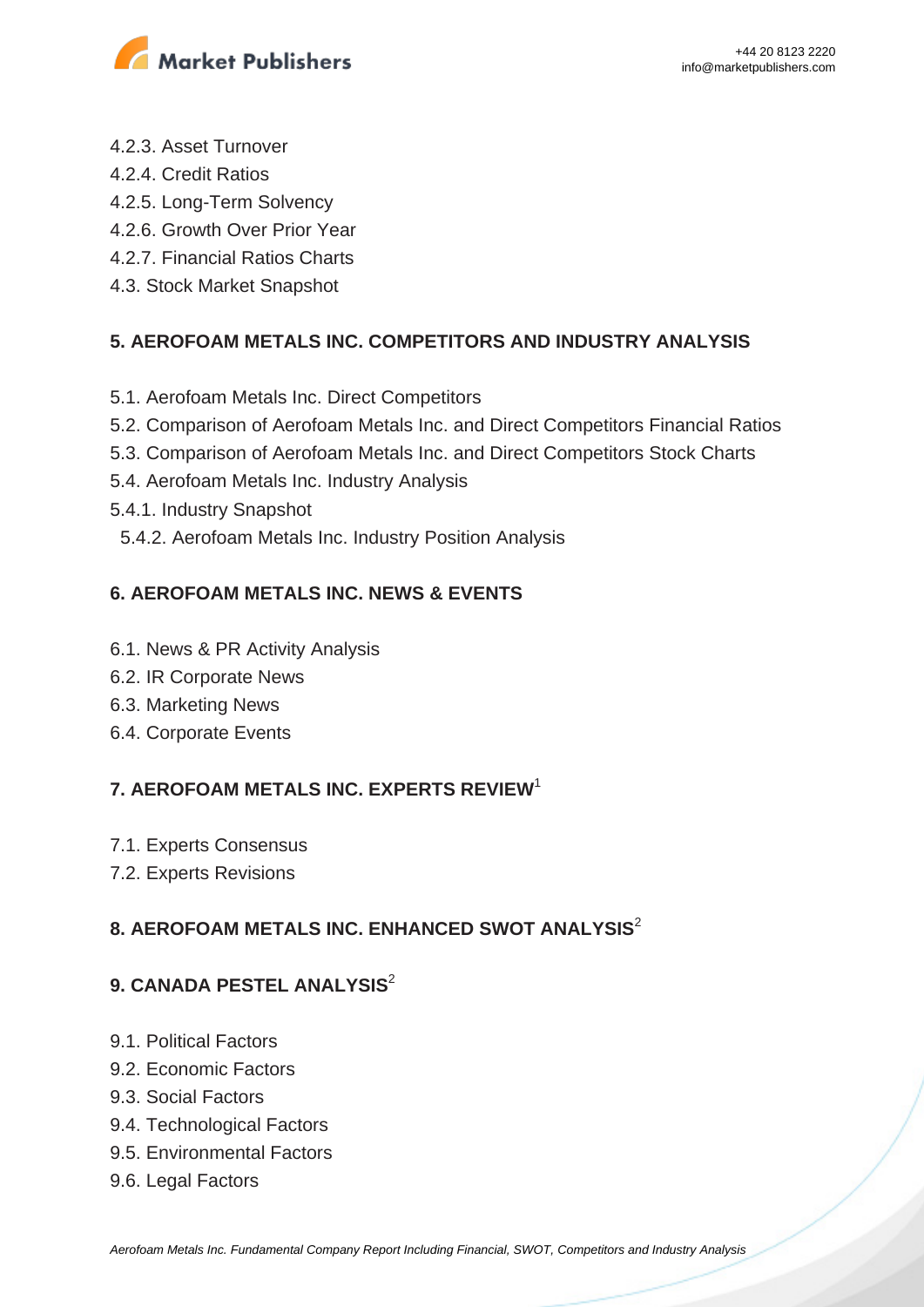

### **10. AEROFOAM METALS INC. IFE, EFE, IE MATRICES**<sup>2</sup>

- 10.1. Internal Factor Evaluation Matrix
- 10.2. External Factor Evaluation Matrix
- 10.3. Internal External Matrix

### **11. AEROFOAM METALS INC. PORTER FIVE FORCES ANALYSIS**<sup>2</sup>

### **12. AEROFOAM METALS INC. VRIO ANALYSIS**<sup>2</sup>

#### **APPENDIX: RATIO DEFINITIONS**

#### **LIST OF FIGURES**

Aerofoam Metals Inc. Annual Revenues in Comparison with Cost of Goods Sold and

Gross Profit

Profit Margin Chart Operating Margin Chart Return on Equity (ROE) Chart Return on Assets (ROA) Chart Debt to Equity Chart Current Ratio Chart Aerofoam Metals Inc. 1-year Stock Charts Aerofoam Metals Inc. 5-year Stock Charts Aerofoam Metals Inc. vs. Main Indexes 1-year Stock Chart Aerofoam Metals Inc. vs. Direct Competitors 1-year Stock Charts Aerofoam Metals Inc. Article Density Chart

2 – These sections are available only when you purchase a report with appropriate additional types of analyses.

The complete financial data is available for publicly traded companies.

<sup>1 –</sup> Data availability depends on company's security policy.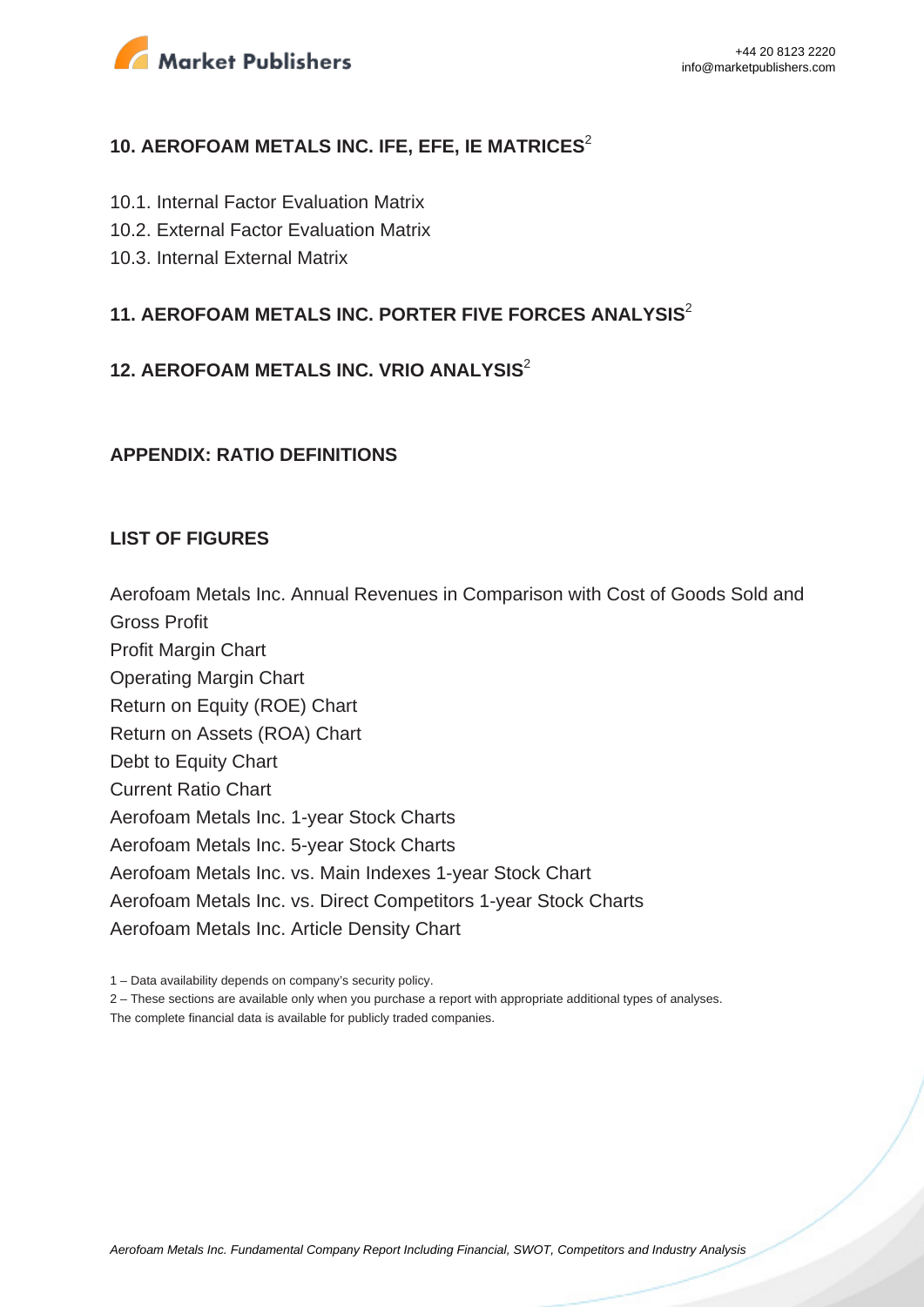

# **List Of Tables**

### **LIST OF TABLES**

Aerofoam Metals Inc. Key Facts **Profitability** Management Effectiveness Income Statement Key Figures Balance Sheet Key Figures Cash Flow Statement Key Figures Financial Performance Abbreviation Guide Aerofoam Metals Inc. Key Executives Aerofoam Metals Inc. Major Shareholders Aerofoam Metals Inc. History Aerofoam Metals Inc. Products Revenues by Segment Revenues by Region Aerofoam Metals Inc. Offices and Representations Aerofoam Metals Inc. SWOT Analysis Yearly Income Statement Including Trends Income Statement Latest 4 Quarters Including Trends Yearly Balance Sheet Including Trends Balance Sheet Latest 4 Quarters Including Trends Yearly Cash Flow Including Trends Cash Flow Latest 4 Quarters Including Trends Aerofoam Metals Inc. Profitability Ratios Margin Analysis Ratios Asset Turnover Ratios Credit Ratios Long-Term Solvency Ratios Financial Ratios Growth Over Prior Year Aerofoam Metals Inc. Capital Market Snapshot Aerofoam Metals Inc. Direct Competitors Key Facts Direct Competitors Profitability Ratios Direct Competitors Margin Analysis Ratios Direct Competitors Asset Turnover Ratios Direct Competitors Credit Ratios Direct Competitors Long-Term Solvency Ratios Industry Statistics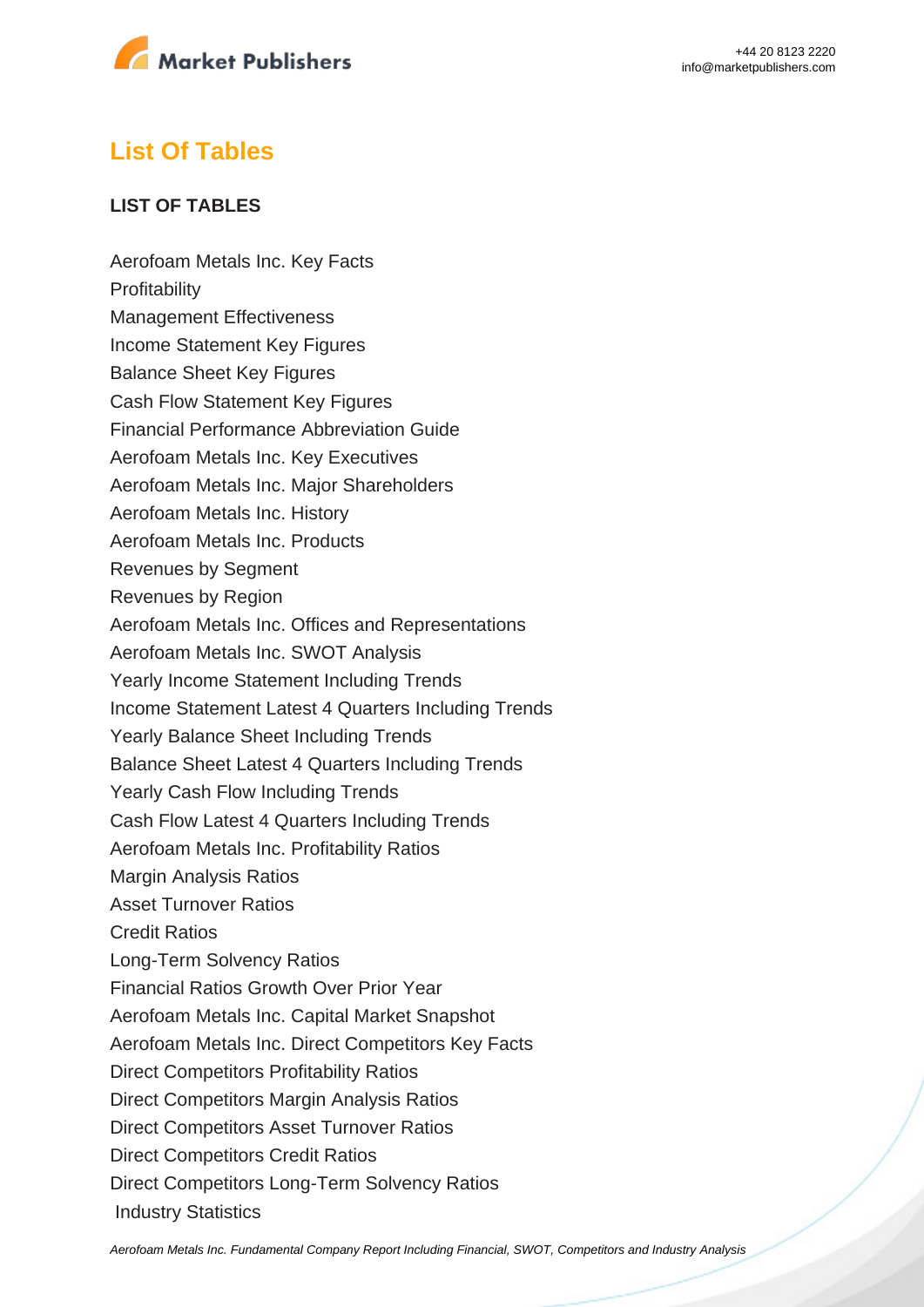

Aerofoam Metals Inc. Industry Position Company vs. Industry Income Statement Analysis Company vs. Industry Balance Sheet Analysis Company vs. Industry Cash Flow Analysis Company vs. Industry Ratios Comparison Aerofoam Metals Inc. Consensus Recommendations<sup>1</sup> Analyst Recommendation Summary<sup>1</sup> Price Target Summary<sup>1</sup> Experts Recommendation Trends<sup>1</sup> Revenue Estimates Analysis<sup>1</sup> Earnings Estimates Analysis $<sup>1</sup>$ </sup> Historical Surprises<sup>1</sup> Revenue Estimates Trend<sup>1</sup> Earnings Estimates Trend<sup>1</sup> Revenue Revisions<sup>1</sup>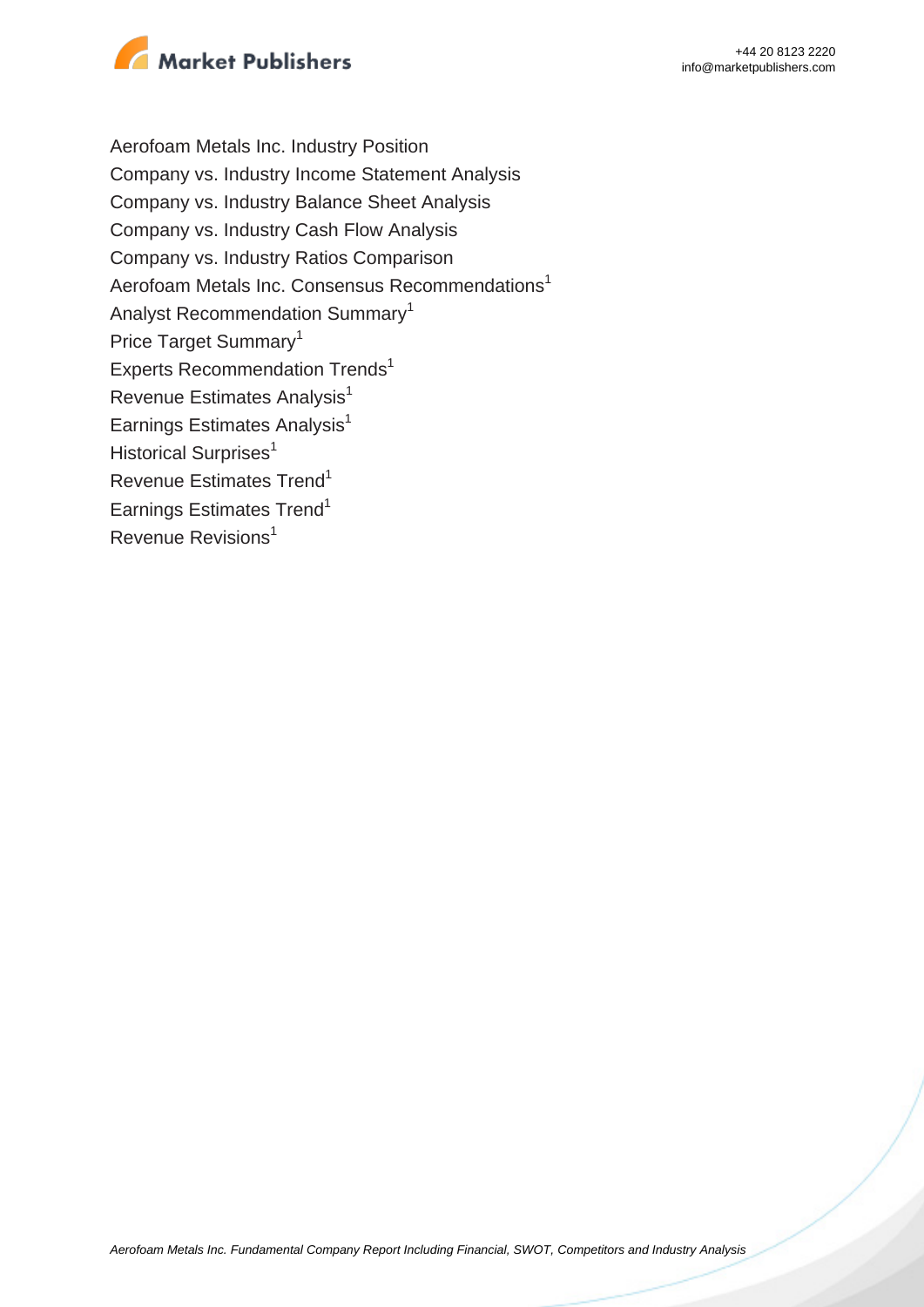

# **ANALYSIS FEATURES**

### **SWOT Analysis**

SWOT, which stands for Strengths, Weaknesses, Opportunities and Threats, is an analytical framework that identifies the internal and external factors that are favorable and unfavorable for a company.

#### **Enhanced SWOT Analysis**

Enhanced SWOT is a 3×3 grid that arranges strengths, weaknesses, opportunities and threats into one scheme:

How to use the strengths to take advantage of the opportunities?

How to use the strengths to reduce likelihood and impact of the threats?

How to overcome the weaknesses that obstruct taking advantage of the opportunities?

How to overcome the weaknesses that can make the threats a reality?

Upon answering these questions a company can develop a project plan to improve its business performance.

#### **PESTEL Analysis**

PESTEL (also termed as PESTLE) is an ideal tool to strategically analyze what influence different outside factors – political, economic, sociocultural, technological, environmental and legal – exert on a business to later chart its long term targets.

Being part of the external analysis when carrying out a strategic assessment or performing a market study, PESTEL gives an overview of diverse macro-environmental factors that any company should thoughtfully consider. By perceiving these outside environments, businesses can maximally benefit from the opportunities while minimizing the threats to the organization.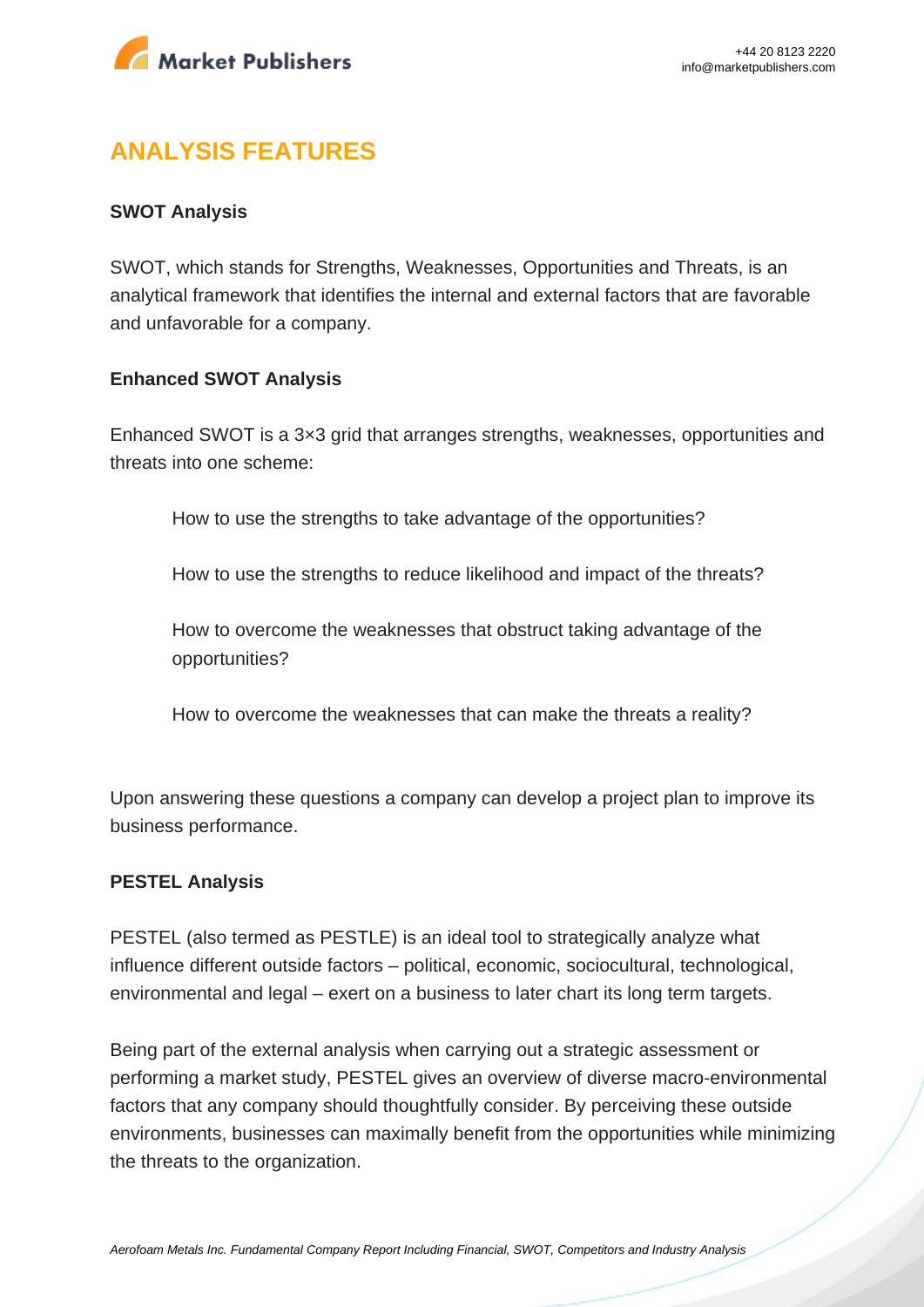

Key Factors Examined by PESTEL Analysis:

Political – What opportunities and pressures are brought by political bodies and what is the degree of public regulations' impact on the business?

Economic – What economic policies, trends and structures are expected to affect the organization, what is this influence's degree?

Sociological – What cultural and societal aspects will work upon the demand for the business's products and operations?

Technological – What impact do the technological aspects, innovations, incentives and barriers have on the organization?

Environmental – What environmental and ecological facets, both locally and farther afield, are likely to predetermine the business?

Legal – What laws and legislation will exert influence on the style the business is carried out?

### **IFE, EFE, IE Matrices**

The Internal Factor Evaluation matrix (IFE matrix) is a strategic management tool helping audit or evaluate major weaknesses and strengths in a business's functional areas. In addition, IFE matrix serves as a basis for identifying and assessing relationships amongst those areas. The IFE matrix is utilised in strategy formulation.

The External Factor Evaluation matrix (EFE matrix) is a tool of strategic management that is typically utilised to assess current market conditions. It is an ideal instrument for visualising and prioritising the threats and opportunities a firm is facing.

The essential difference between the above mentioned matrices lies in the type of factors incorporated in the model; whilst the latter is engaged in internal factors, the former deals exceptionally with external factors – those exposed to social, political, economic, legal, etc. external forces.

Being a continuation of the EFE matrix and IFE matrix models, the Internal External matrix (IE matrix) rests upon an investigation of external and internal business factors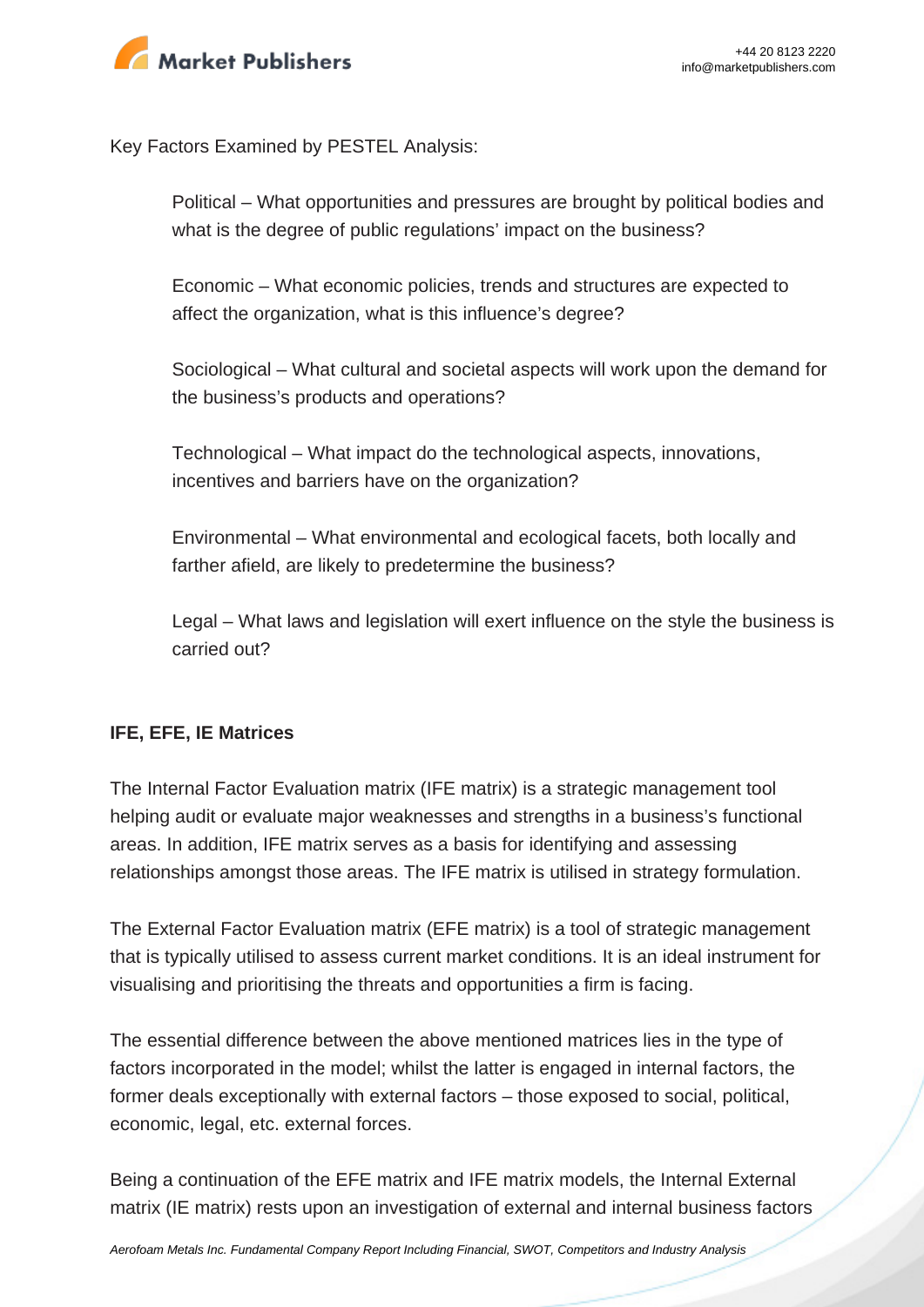

integrated into one suggestive model.

#### **Porter Five Forces Analysis**

The Porter's five forces analysis studies the industry of operation and helps the company find new sources of competitive advantage. The analysis surveys an industry through five major questions:

What composes a threat of substitute products and services?

Is there a threat of new competitors entering the market?

What is the intensity of competitive rivalry?

How big is the bargaining power of buyers?

How significant is the bargaining power of suppliers?

#### **VRIO Analysis**

VRIO stands for Value, Rarity, Imitability, Organization. This analysis helps to evaluate all company's resources and capabilities and bring them together into one aggregate table that includes:

Tangible resources Financial

Physical

**Technological** 

**Organizational** 

Intangible resources Human

Innovation and Creativity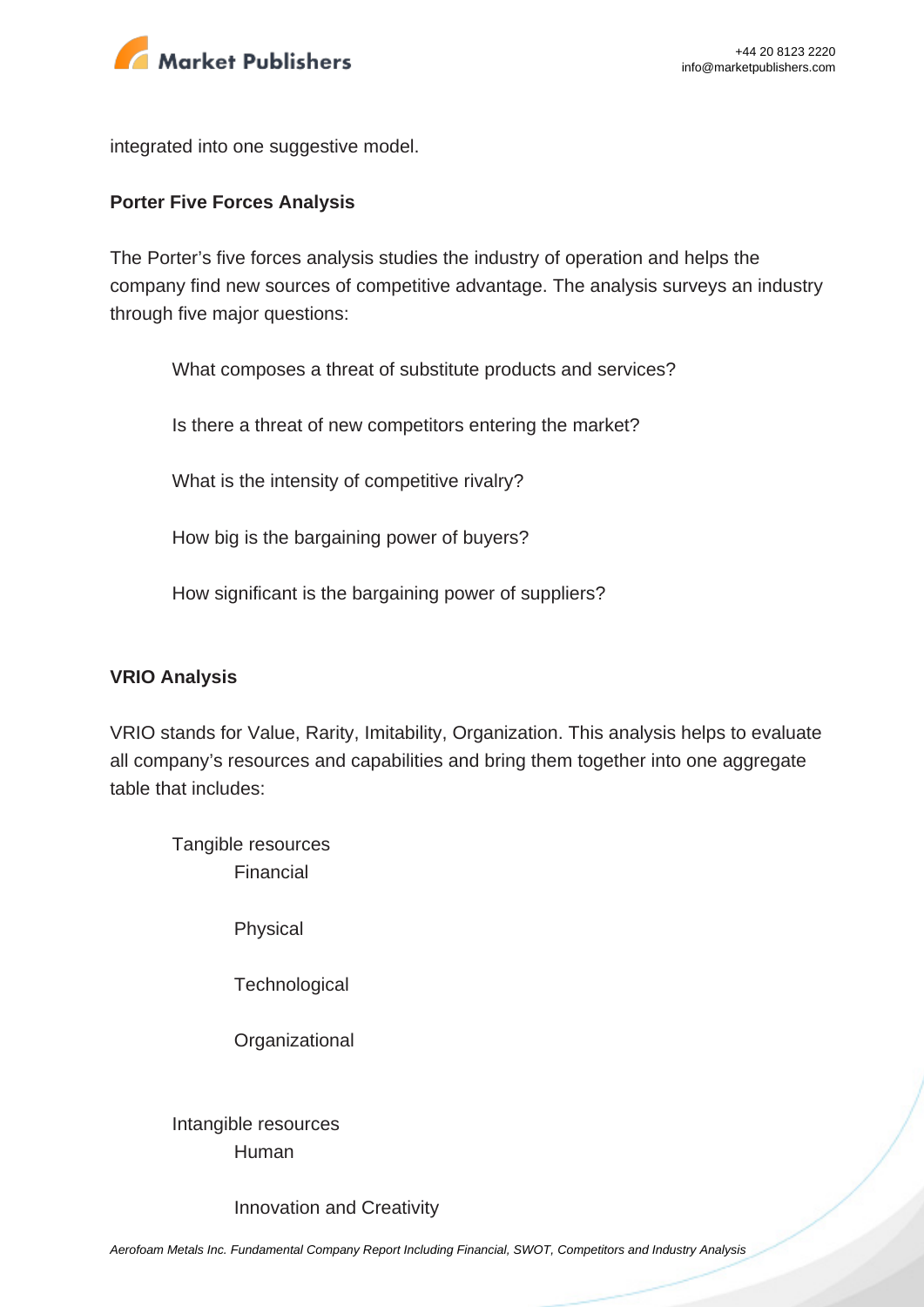

Reputation

Organizational capabilities

The result of the analysis gives a clear picture of company's competitive and economic implications, answering the questions if the resources mentioned above are:

Valuable?

Rare?

Costly to imitate?

Organized properly?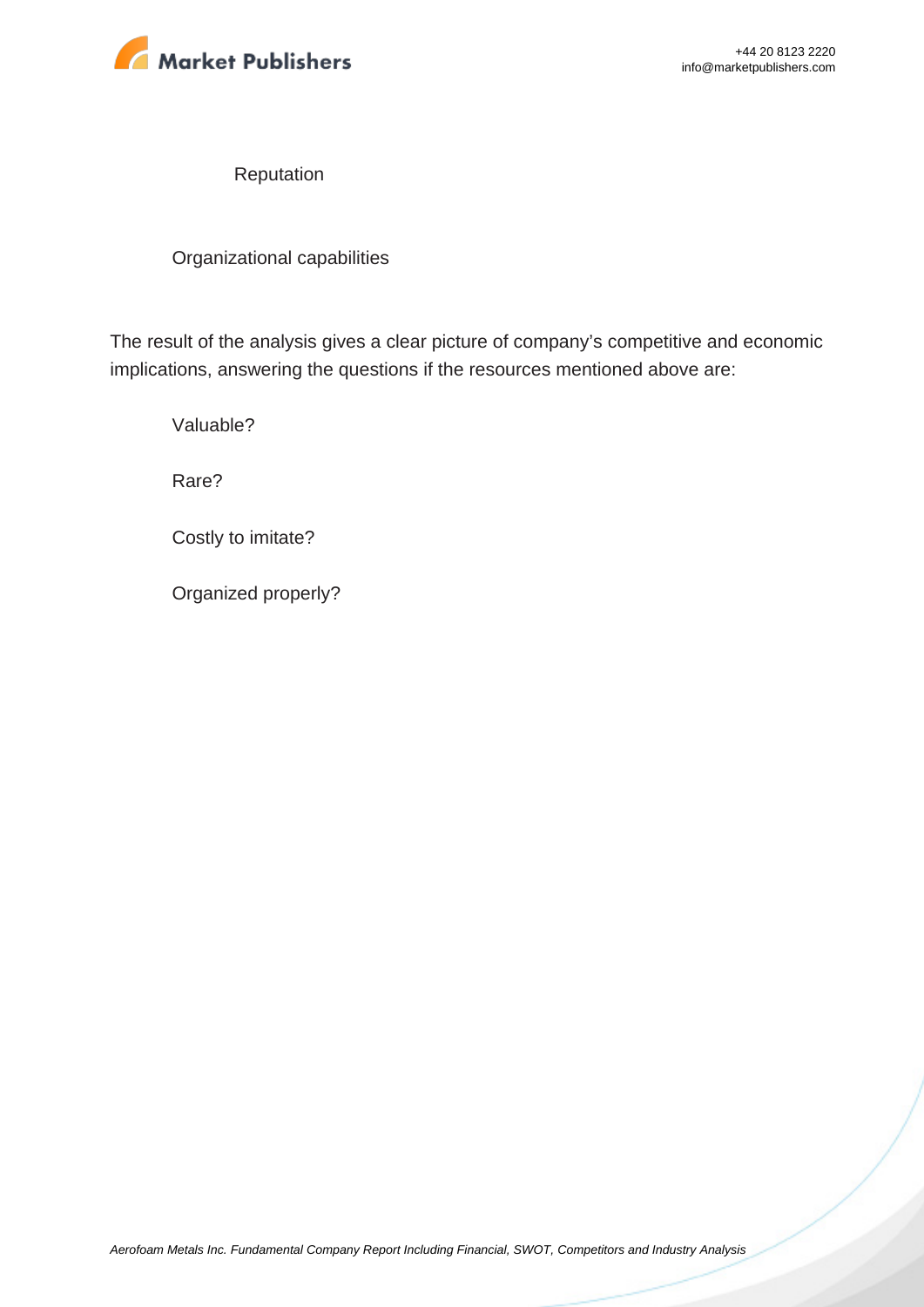

### I would like to order

Product name: Aerofoam Metals Inc. Fundamental Company Report Including Financial, SWOT, Competitors and Industry Analysis Product link: [https://marketpublishers.com/r/A2BDE3952EBBEN.html](https://marketpublishers.com/report/industry/metallurgy/aerofoam_metals_inc_swot_analysis_bac.html) Price: US\$ 499.00 (Single User License / Electronic Delivery) If you want to order Corporate License or Hard Copy, please, contact our Customer Service: [info@marketpublishers.com](mailto:info@marketpublishers.com)

### Payment

To pay by Credit Card (Visa, MasterCard, American Express, PayPal), please, click button on product page [https://marketpublishers.com/r/A2BDE3952EBBEN.html](https://marketpublishers.com/report/industry/metallurgy/aerofoam_metals_inc_swot_analysis_bac.html)

To pay by Wire Transfer, please, fill in your contact details in the form below:

First name: Last name: Email: Company: Address: City: Zip code: Country: Tel: Fax: Your message:

\*\*All fields are required

Custumer signature

Please, note that by ordering from marketpublishers.com you are agreeing to our Terms & Conditions at<https://marketpublishers.com/docs/terms.html>

To place an order via fax simply print this form, fill in the information below and fax the completed form to +44 20 7900 3970